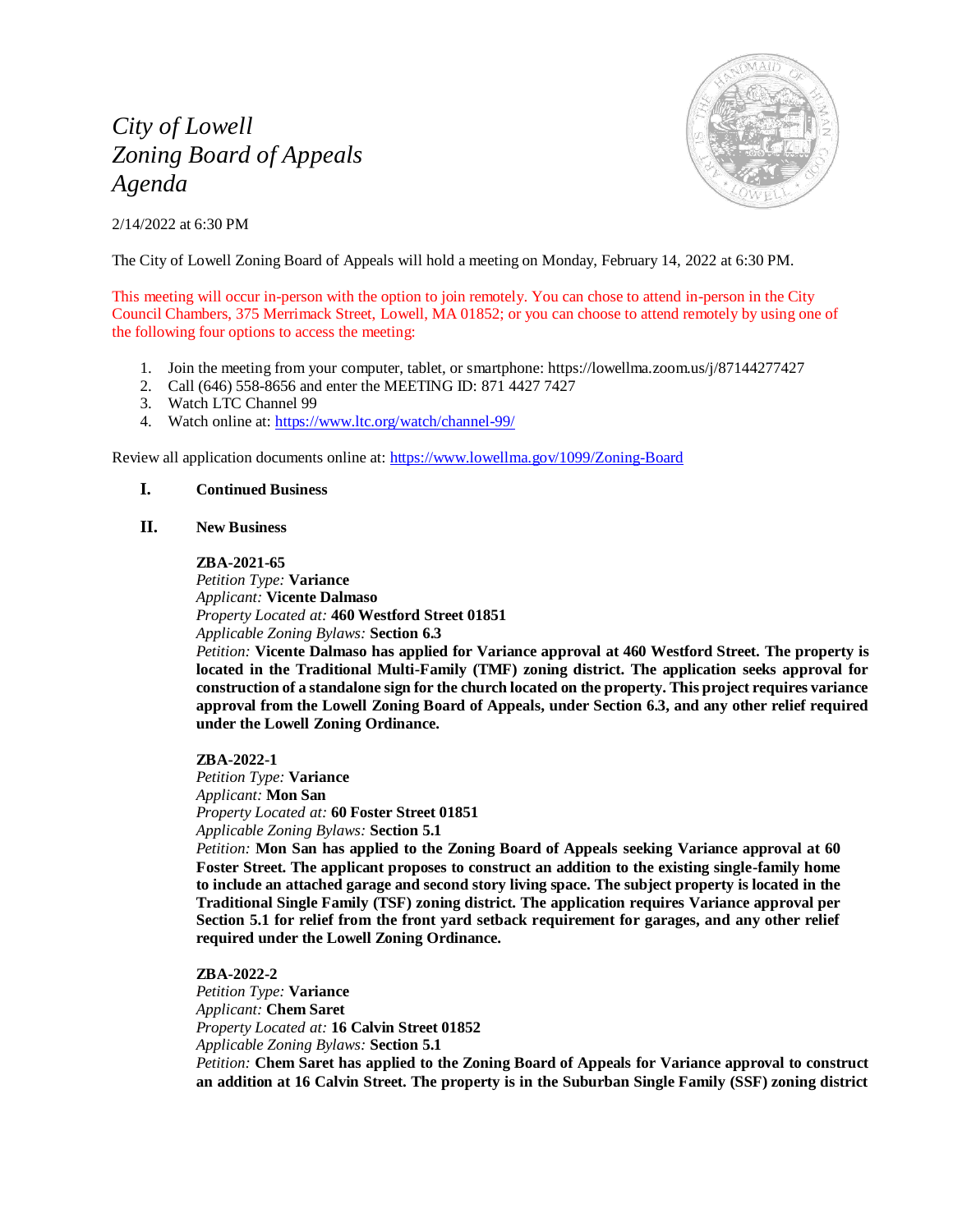**and requires Variance approval under Section 5.1 for relief from the minimum side yard setback requirement and for any other relief required under the Lowell Zoning Ordinance.**

#### **ZBA-2022-3**

*Petition Type:* **Variances** *Applicant:* **505 Capital Partners, LLC** *Property Located at:* **38-40 Swift Street 01852**

*Applicable Zoning Bylaws:* **Section 5.1; Section 6.1.10**

*Petition:* **505 Capital Partners, LLC has applied to the Zoning Board of Appeals to subdivide the existing lot at 38-40 Swift Street and construct a new two family dwelling on the new lot. The property is located in the Traditional Neighborhood Two Family (TTF) zoning district and requires variance approval under Section 5.1 for minimum lot area per dwelling unit, minimum frontage, minimum and maximum front yard setbacks, minimum side yard setback, and minimum rear yard setback, under Section 6.1.10 to exceed the maximum allowed curb cut, and for any other relief required under the Lowell Zoning Ordinance.**

#### **ZBA-2022-4**

*Petition Type:* **Variance** *Applicant:* **Danny Rivera** *Property Located at:* **150 Fetherston Ave 01852** *Applicable Zoning Bylaws:* **Section 5.1**

*Petition:* **Danny Rivera has applied to the Zoning Board of Appeals to demolish an existing single family home and construct a new single family home on a lot that does not meet minimum lot size requirements at 150 Fetherston Ave. The property is in the Suburban Single Family (SSF) zoning district and requires Variance approval under Section 5.1 for relief from the minimum lot size requirement and for any other relief required under the Lowell Zoning Ordinance.**

## **III. Other Business:**

#### Variance Extension: 157 Billerica Street 01852

Due to the expiration of the Massachusetts state of emergency and permit tolling on June 15, 2021, the variance extension for 157 Billerica Street expired on December 15, 2021. This proposed second 6 month extension would extend the variance approval to August 14, 2022 to give the applicant a full year to exercise the variance, which appears to have been the intent of the Board when they mistakenly issued a one-year variance extension for this application on 9/28/2020.

#### Variance Extension: 83 Boulevard Street 01854

Due to the expiration of the Massachusetts state of emergency and permit tolling on June 15, 2021, the variance extension for 83 Boulevard Street expired on December 15, 2021. This proposed second 6 month extension would extend the variance approval to August 14, 2022 to give the applicant a full year to exercise the variance, which appears to have been the intent of the Board when they mistakenly issued a one-year variance extension for this application on 3/8/2021.

### Variance Extension: 1 E Merrimack Street 01852

Due to the expiration of the Massachusetts state of emergency and permit tolling on June 15, 2021, the variance extension for 1 E Merrimack Street expired on December 15, 2021. This proposed second 6 month extension would extend the variance approval to August 14, 2022 to give the applicant a full year to exercise the variance, which appears to have been the intent of the Board when they mistakenly issued a one-year variance extension for this application on 3/8/2021.

#### Variance Extension: 90 Lupine Road 01850

Due to the expiration of the Massachusetts state of emergency and permit tolling on June 15, 2021, the variance extension expired on December 15, 2021. This proposed second 6-month extension would extend the variance approval to August 14, 2022 to give the applicant a full year to exercise the variance, which appears to have been the intent of the Board when they mistakenly issued a one-year variance extension for this application on 11/8/2021.